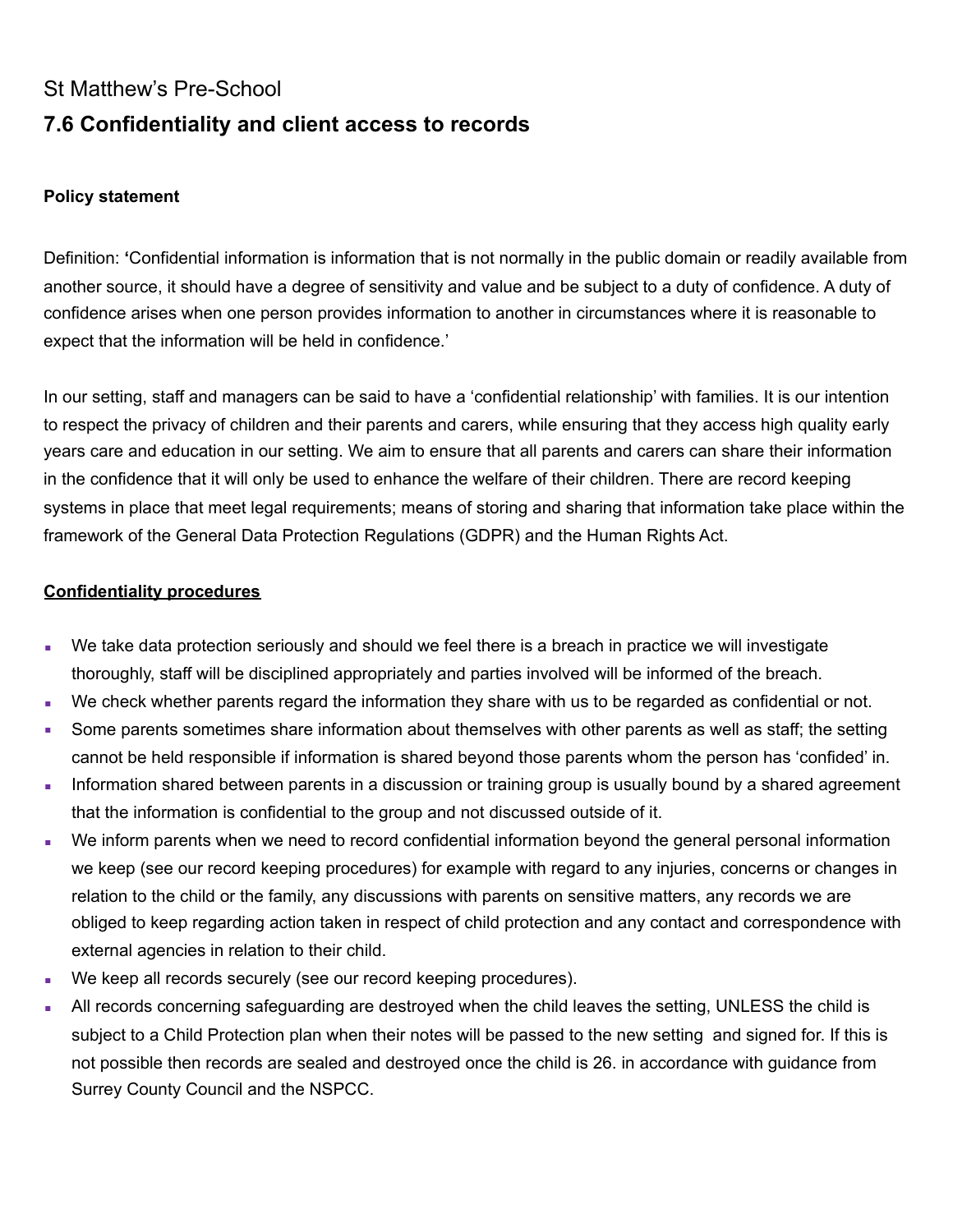### **Client access to records procedures**

Parents may request access to any confidential records held on their child and family following the procedure below:

- A parent or person with parental responsibility may request to see the child's personal file at any time. We will respond within a month.
- Parents have the right to amend information if incorrect.
- **•** Parents may request to have information deleted. However if it is a legal requirement to hold that information we may refuse this request.
- The setting may refuse to disclose information from another agency i.e. social services, preferring the parent to go directly to them.
- **EXECT ADDE FOR THE SOUGHT LEGTARY CORROLLY EXAGTLE FOR THE VIDEO FOR THE SOUTH** SONG FOR Legal advice may be sought before sharing a file, especially where the parent has possible grounds for litigation against the setting or another (third party) agency.

All the undertakings above are subject to the paramount commitment of the setting, which is to the safety and well-being of the child. Please see also our policy on child protection.

#### **Privacy Notice:**

## **Information about children at St. Matthew's Preschool Redhill.**

At Preschool we take your privacy seriously and we are committed to ensuring that your personal data is protected in accordance with general data protection requirements (GDPR). This privacy notice explains what personal data we collect, why we collect it and who we share it with.

We collect and hold personal information relating to our pupils. This information will include their contact details, dates of birth, attendance information, any exclusion information, where they go after they leave us and personal characteristics such as their ethnic group, any special educational needs they may have as well as relevant medical information.

We may also receive information about them from their previous setting, parents and quardians, other professionals and Surrey County Council.

We use this personal data to:

- support our pupils' learning
- monitor and report on their progress
- provide appropriate pastoral care
- assess the quality of our services.
- receive funding from Surrey C.C.
- offer places at the setting.

We will not give information about our pupils to anyone without your consent unless the law and our policies allow us to do so. If you would like to receive a copy of the information about your son/daughter that we hold, please contact our data protection officer (D.P.O). Preschool will respond within 1 month. There is no fee payable for this service.

We are required, by law, to pass certain information about our pupils to: